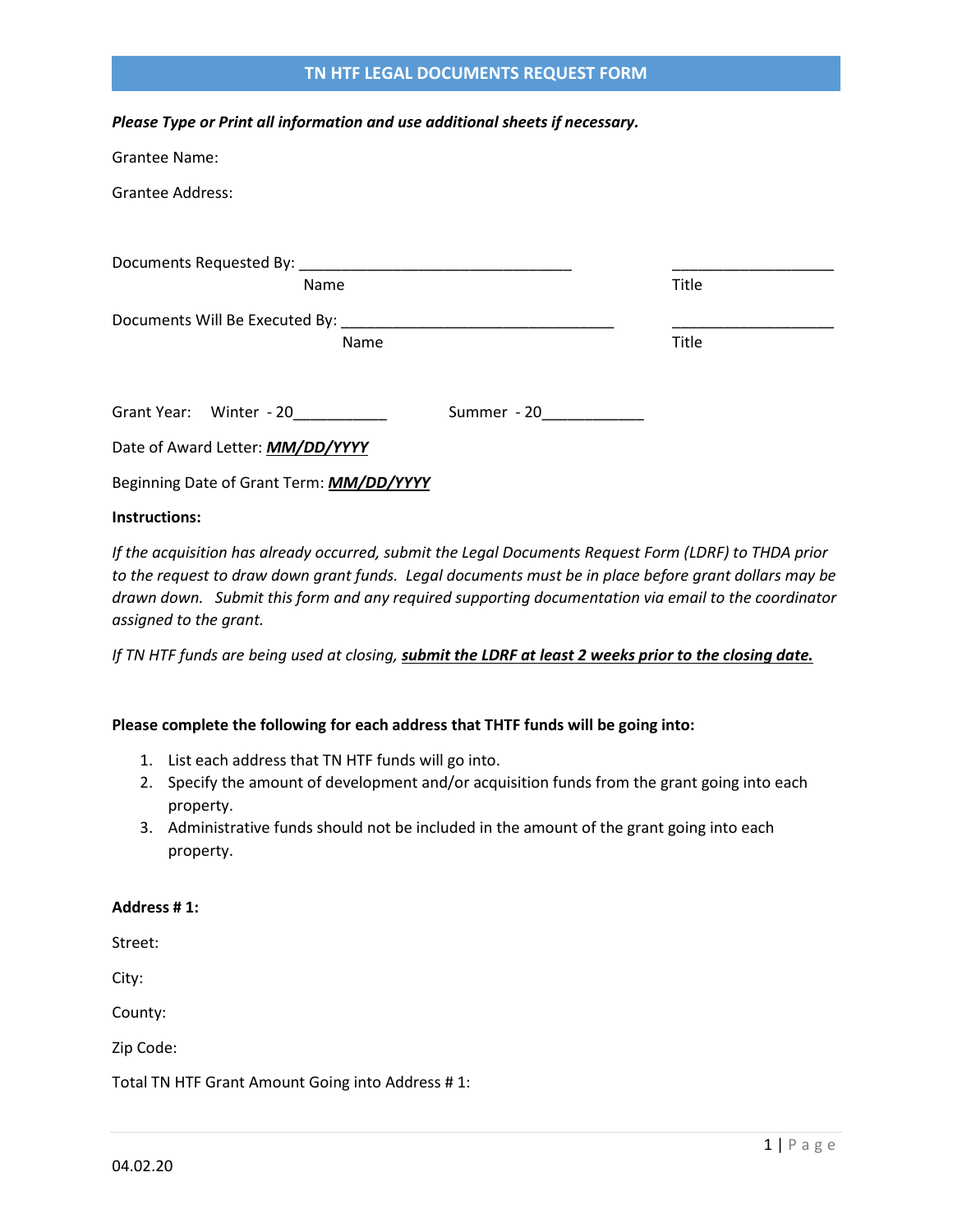# **TN HTF LEGAL DOCUMENTS REQUEST FORM**

Amount of grant to be used toward acquisition: \$

Amount of grant to be used toward rehabilitation or new construction: \$\_\_\_\_\_\_\_\_\_\_\_\_\_\_\_\_

#### **Address # 2:**

Street:

City:

County:

Zip Code:

TN HTF Amount Going into Address # 2:

Amount of grant to be used toward acquisition: \$

Amount of grant to be used toward rehabilitation or new construction: \$

### **Address # 3:**

Street:

City:

County:

Zip Code:

TN HTF Amount Going into Address # 3:

Amount of grant to be used toward acquisition: \$\_\_\_\_\_\_\_\_\_\_\_\_\_\_\_\_\_\_\_\_\_\_\_\_\_\_\_\_\_\_\_\_

Amount of grant to be used toward rehabilitation or new construction: \$

# **If TN HTF funds are requested for rehabilitation or new construction, please include the following for each property:**

- 1. Copy of the recorded deed conveying property to the grantee.
- 2. Microsoft Word version of the property description, which includes the current derivation clause. The derivation clause must include the name of the party that conveyed the property to the grantee and the recording information.

**If TN HTF funds are requested for acquisition of property, please submit a copy of the preliminary settlement statement and provide the following regarding the Attorney/Title Company conducting the closing:**

1. Attorney/Title Company Name: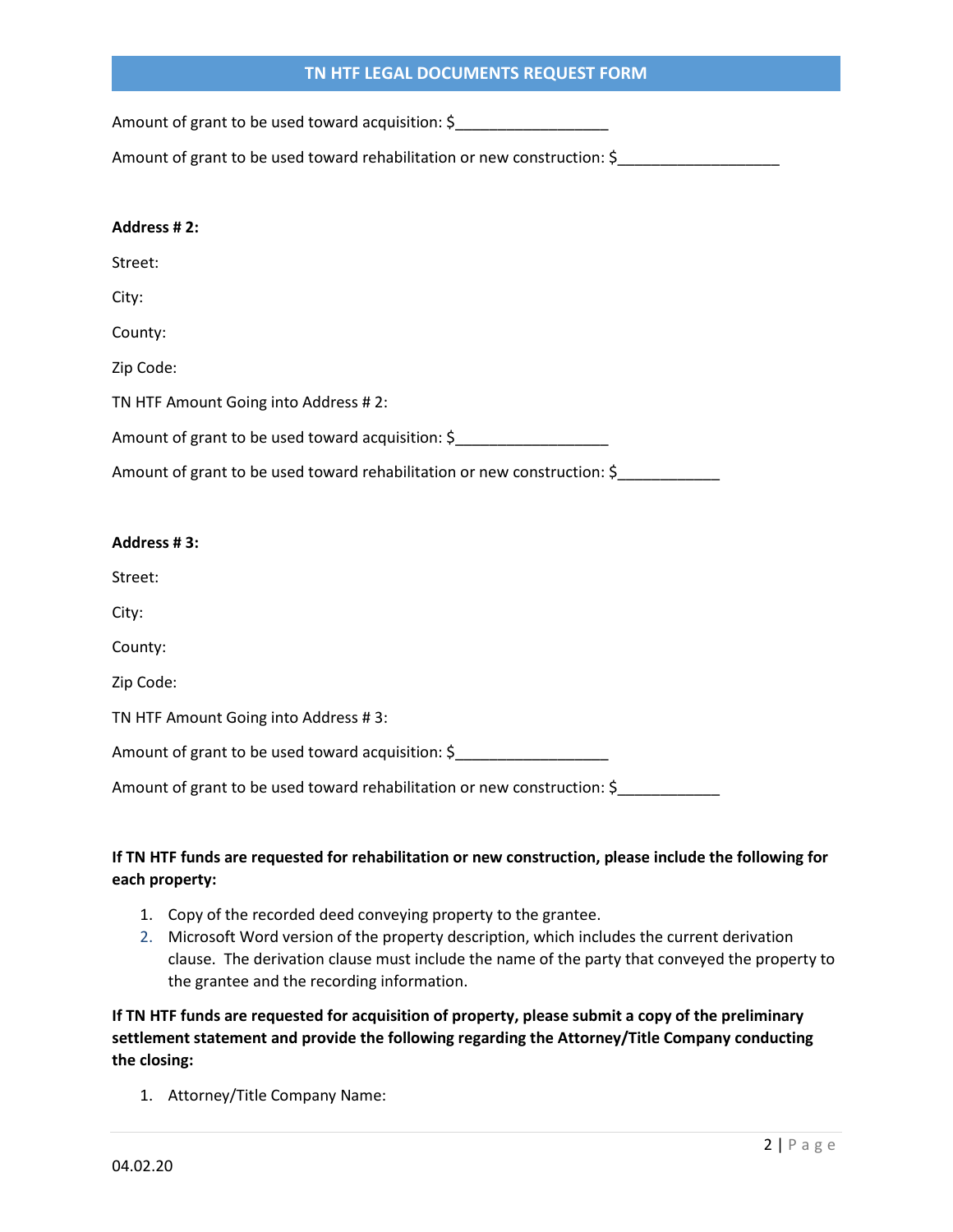- 2. Contact Person:
- 3. Address:
- 4. Phone #:
- 5. Email:
- 6. Wiring Instructions
- 7. Closing Date

Upon receipt of this request, THDA will prepare the Grant Note, Deed of Trust, and Declaration of Restrictive Covenants. If there is a closing involved, the documents will be sent to the grantee or the title company conducting the closing. If there is no closing involved, the documents will be sent to the grantee. The grantee must fully execute the documents and have the Restrictive Covenants and the Deed of Trust recorded by the County Register of Deeds. The Restrictive Covenants should be recorded first, *BEFORE* the Deed of Trust. After recordation, the original documents must be sent back to THDA at the address indicated below:

**Tennessee Housing Development Agency Community Programs Division Andrew Jackson Building 502 Deaderick St., Third Floor Nashville, TN 37243**

\*\*\* Please Note - the executed and recorded documents should be sent to the attention of the coordinator assigned to the grant.

#### **For THDA Use:**

**Proposal Submittal Date** (date applications were due): \_\_\_\_\_\_\_\_\_\_\_\_\_\_\_\_\_\_\_\_\_\_\_\_\_

**Working Agreement Date:** \_\_\_\_\_\_\_\_\_\_\_\_\_\_\_\_\_\_

#### **Address # 1:**

Length of Compliance Period

Annual Forgiveness Reduction Rate:

 $\square$ 20 % per year for 5 year compliance period (if amount going into property is < \$15,000)  $\square$ 10 % per year for 10 year compliance period (if amount going into property is \$15,000 -

\$40,000)

 $\Box$  6.67% per year for 15 year compliance period (if amount going into property is > \$40,000)

#### **Address # 2:**

Length of Compliance Period \_\_\_\_\_\_\_\_\_\_\_\_\_\_\_\_\_\_